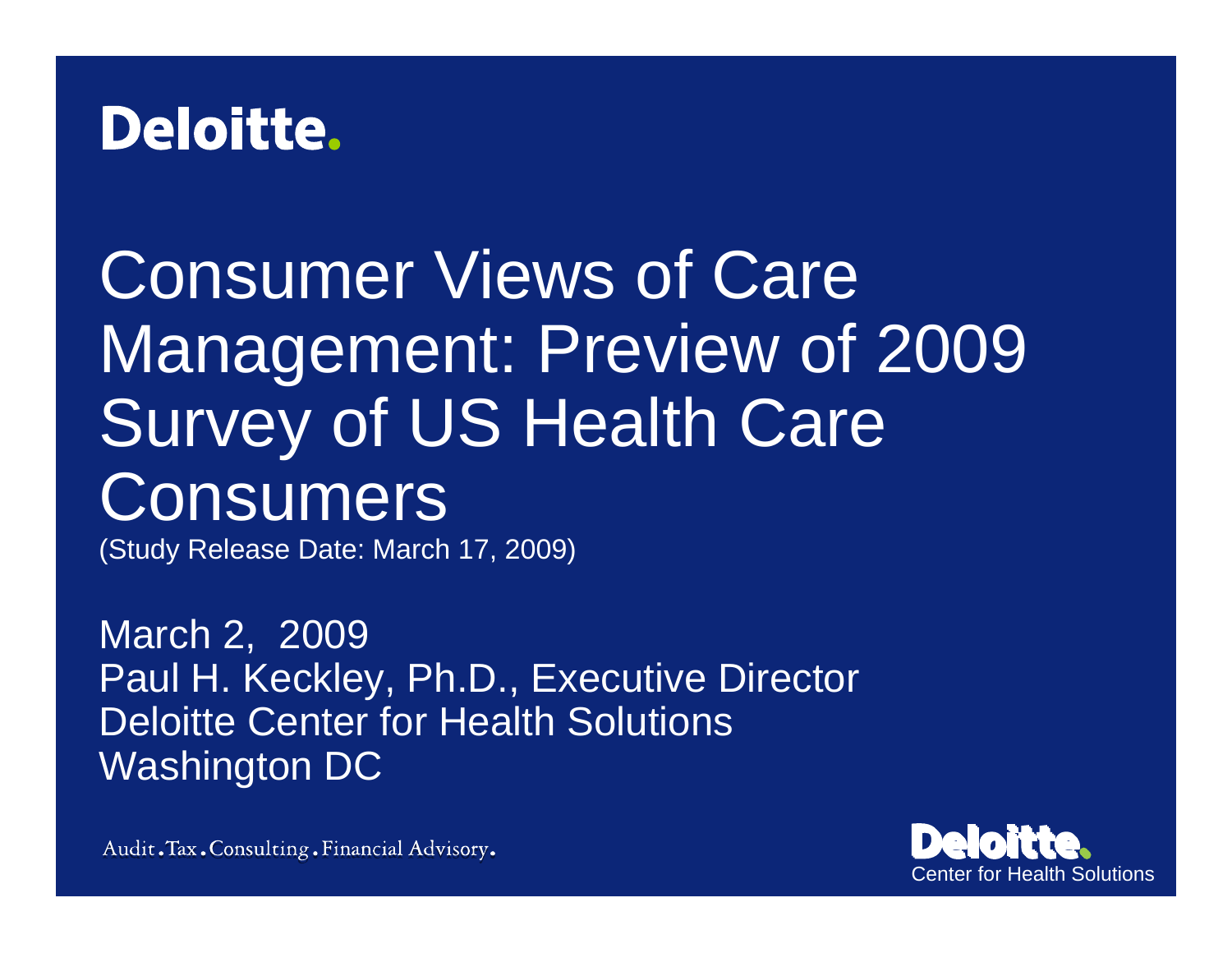# Model: Behaviors, attitudes and unmet needs in six zones of consumerism were the focus of the 2009 survey

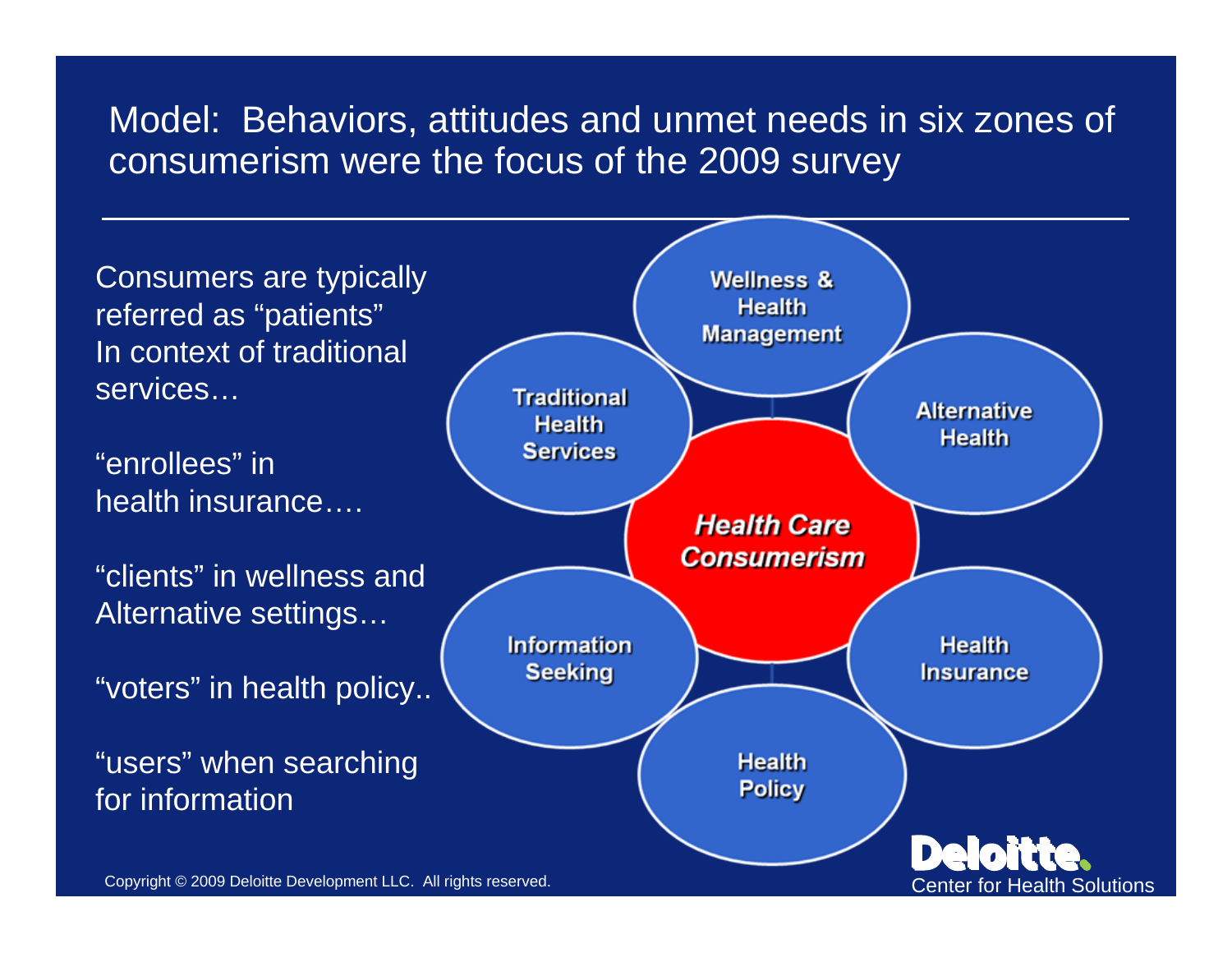2009: Most consumers believe the U.S. health care system is complicated, expensive, wasteful, and under-performing

- Most consumers (73%) are confused about how the U.S. health care system works
- Most (94%) believe health care costs are a threat to their personal financial security (regardless of the insurance they have/don't have or their health status)
- Over half (52%) believe 50% or more of the dollars spent on health care in the U.S. are wasted
- Most believe the system is performing poorly: 20% give it an A or B vs. 38% who grade it D or F

Source: *Health Care and Public Policy: What Americans Want*, Deloitte Center for Health Solutions, 2009.

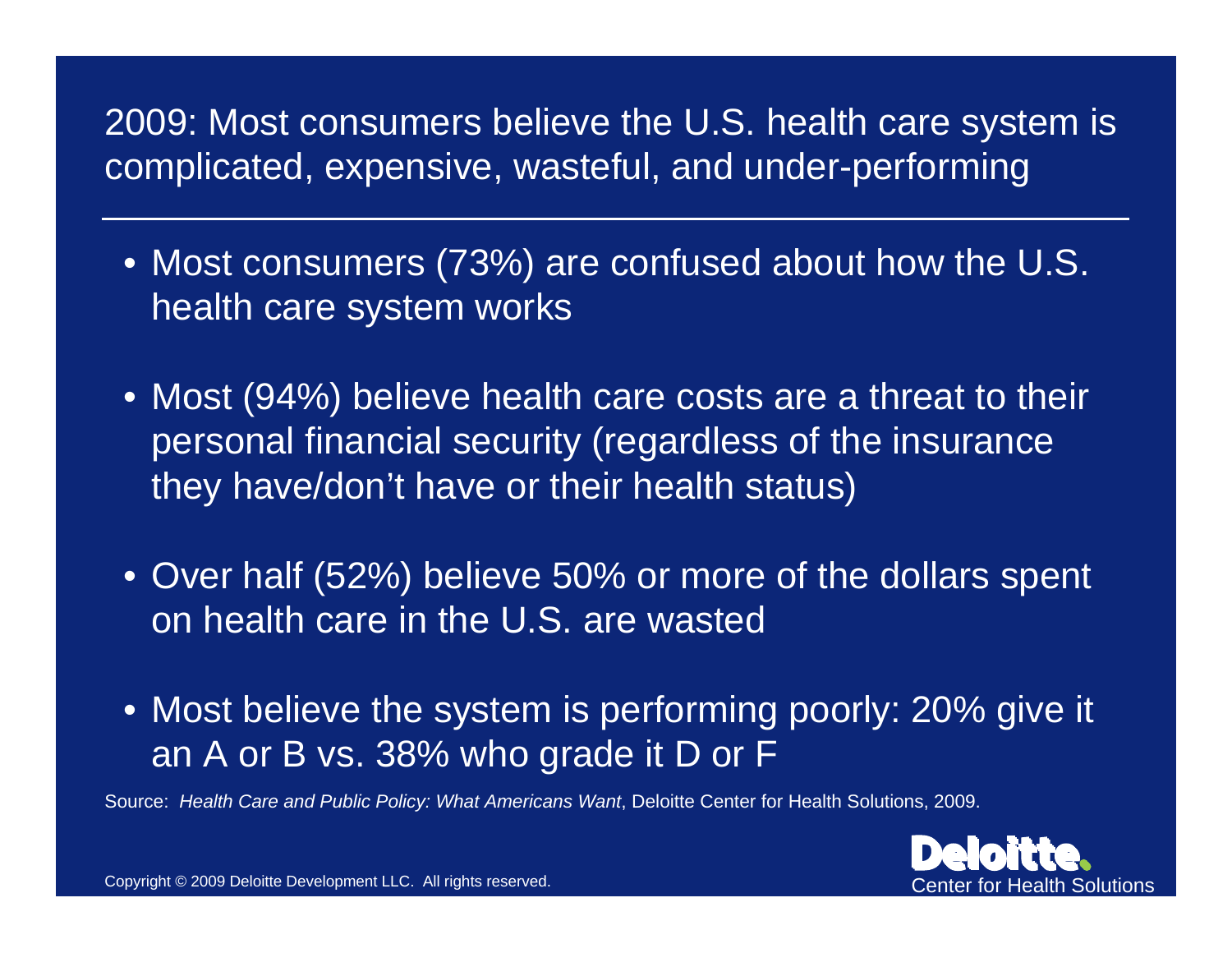# 2008/2009: The US health care consumer market is not homogenous: six segments differ in their level of activism, with 7 of 10 wanting improvements

| <b>Factor</b>                                      | <b>Content &amp;</b><br><b>Compliant</b>                                                                                                                                      | Sick &<br><b>Savvy</b>                                                                                                                                       | <b>Online &amp;</b><br><b>Onboard</b>                                                                                                            | Shop &<br><b>Save</b>                                                                                                            | Out &<br><b>About</b>                                                                                                                                        | <b>Casual &amp;</b><br><b>Cautious</b>                                                                                                                                      |
|----------------------------------------------------|-------------------------------------------------------------------------------------------------------------------------------------------------------------------------------|--------------------------------------------------------------------------------------------------------------------------------------------------------------|--------------------------------------------------------------------------------------------------------------------------------------------------|----------------------------------------------------------------------------------------------------------------------------------|--------------------------------------------------------------------------------------------------------------------------------------------------------------|-----------------------------------------------------------------------------------------------------------------------------------------------------------------------------|
| <b>Segment size</b>                                | 29%                                                                                                                                                                           | 24%                                                                                                                                                          | 8%                                                                                                                                               | 2%                                                                                                                               | 9%                                                                                                                                                           | 28%                                                                                                                                                                         |
| <b>System use</b>                                  | <b>Medium</b>                                                                                                                                                                 | <b>Highest</b>                                                                                                                                               | <b>High</b>                                                                                                                                      | <b>Medium</b>                                                                                                                    | <b>Medium</b>                                                                                                                                                | <b>Lowest</b>                                                                                                                                                               |
| <b>Preferences</b><br>regarding care               | <b>Traditional</b>                                                                                                                                                            | <b>Traditional</b>                                                                                                                                           | <b>Traditional, but</b><br>open to non-<br>conventional<br><b>settings</b>                                                                       | <b>Traditional, but</b><br>open to<br>alternative and<br>non-<br>conventional<br>settings                                        | <b>Alternative</b><br>approaches and<br>non-<br>conventional<br><b>settings</b>                                                                              | <b>Disengaged, but</b><br>currently leans<br>toward<br>traditional                                                                                                          |
| <b>Dependence on</b><br>providers                  | <b>Accepts what</b><br>doctor<br>recommends                                                                                                                                   | <b>Takes charge of</b><br>own care                                                                                                                           | <b>Leans toward</b><br>relying on self                                                                                                           | <b>Leans toward</b><br>allowing doctor<br>to make<br>decisions                                                                   | <b>Makes own</b><br>decisions/<br>independent                                                                                                                | <b>Leans toward</b><br>relying on self                                                                                                                                      |
| <b>Compliance with</b><br>treatment                | <b>Most compliant</b>                                                                                                                                                         | <b>Compliant</b>                                                                                                                                             | <b>Compliant</b>                                                                                                                                 | <b>Less compliant</b>                                                                                                            | <b>Least compliant</b>                                                                                                                                       | <b>Less compliant</b>                                                                                                                                                       |
| <b>Satisfaction with</b><br>providers and<br>plans | <b>Most satisfied</b>                                                                                                                                                         | <b>Satisfied</b>                                                                                                                                             | <b>Satisfied</b>                                                                                                                                 | <b>Less satisfied</b>                                                                                                            | <b>Least satisfied</b>                                                                                                                                       | <b>Less satisfied</b>                                                                                                                                                       |
| <b>Other important</b><br>distinctions             | <b>Less likely to</b><br>seek<br>information; less<br>likely to use<br>value-added<br>services; least<br>interested in<br>shopping for<br>and customizing<br><i>insurance</i> | <b>Seeks</b><br>information;<br>sensitive to<br>quality; uses<br>some value-<br>added services;<br>wants to shop<br>for and<br>customize<br><i>insurance</i> | <b>Seeks</b><br>information;<br>uses online<br>tools the most;<br>sensitive to<br>quality;<br>maximizes use<br>of value-added<br><b>services</b> | <b>Makes changes</b><br>to insurance;<br>price-sensitive;<br>uses value-<br>added services;<br>most likely to<br>travel for care | <b>Seeks</b><br>information:<br>sensitive to<br>quality; uses<br>some value-<br>added services;<br>wants to shop<br>for and<br>customize<br><i>insurance</i> | <b>Price-sensitive;</b><br>unprepared<br>financially for<br>future needs;<br>less likely to<br>seek<br>information;<br>less likely to use<br>value-added<br><b>services</b> |

Copyright © 2009 Deloitte Development LLC. All rights reserved.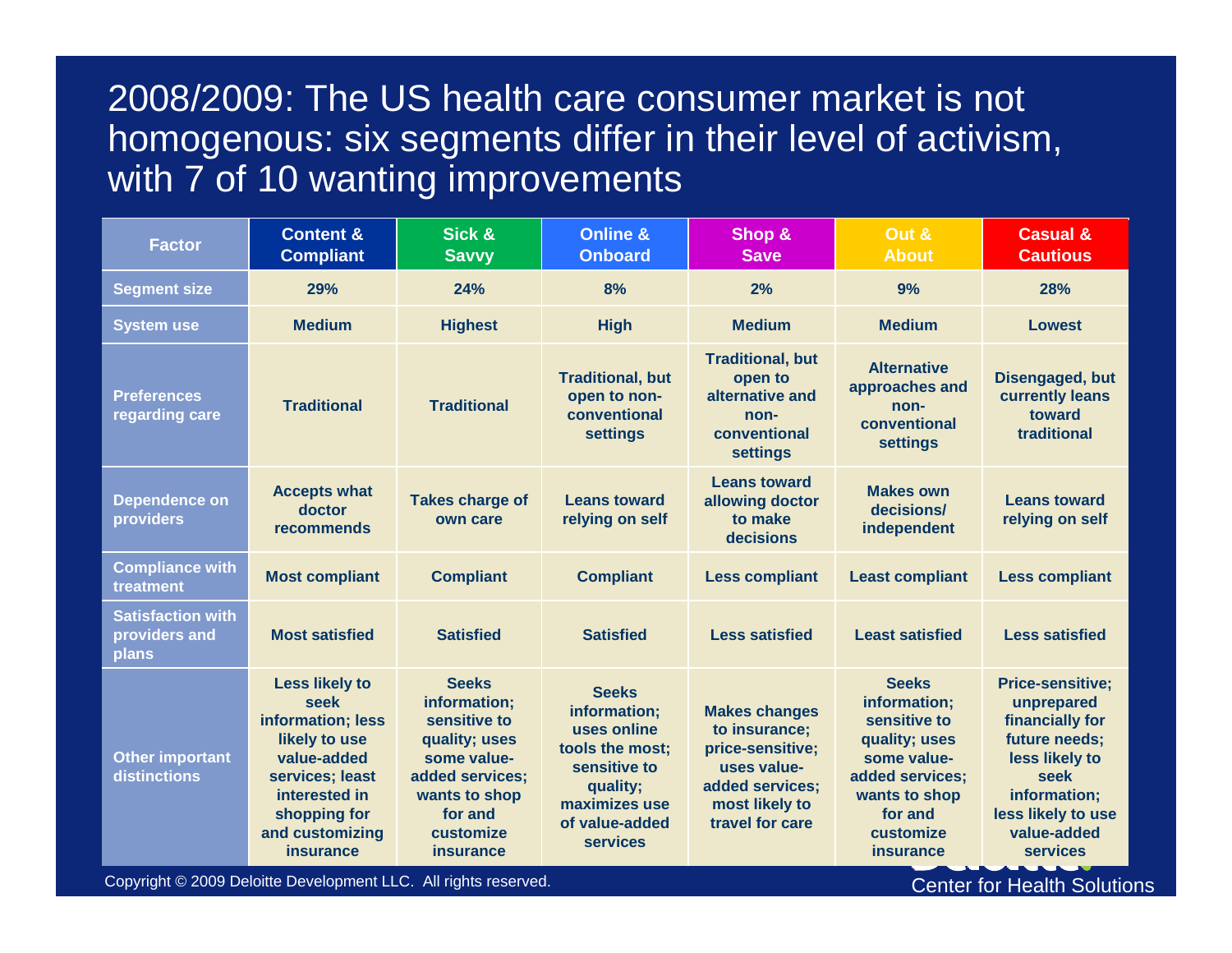1 in 5 participated in a wellness program last year (up from 2008); more than half say they would if given a financial incentive



- Participation is higher among consumers with employer-based insurance (23%) and lower among the uninsured (8%) and consumers with individual plans (9%)
- Seniors (15%) and Gen Y (17%) are less likely than Boomers (20%) and Gen X (20%) to report participating in wellness programs
- Current participation rates are similar between consumers who have one or more chronic conditions (18%) vs. those who do not (20%), but interest in doing so (if it cost nothing) is higher among those with chronic conditions (62% vs. 56%)

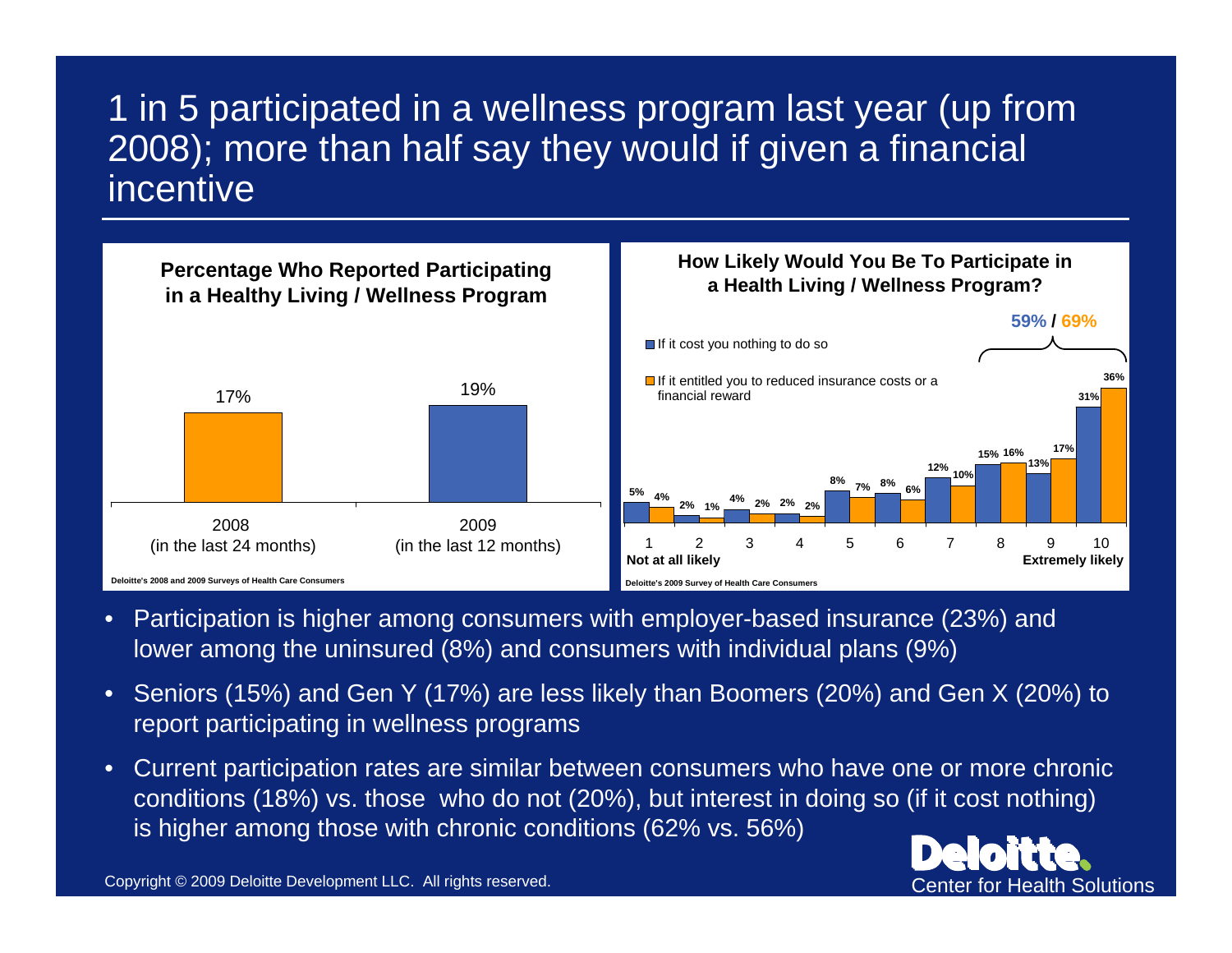# 2 in 3 smokers tried to stop in the last year; 1 of 3 alcohol users tried to reduce consumption

#### **Percentage of Users Who Tried to Reduce Their Use of Alcohol or Tobacco in the Last 12 months**



**Deloitte's 2009 Survey of Health Care Consumers**

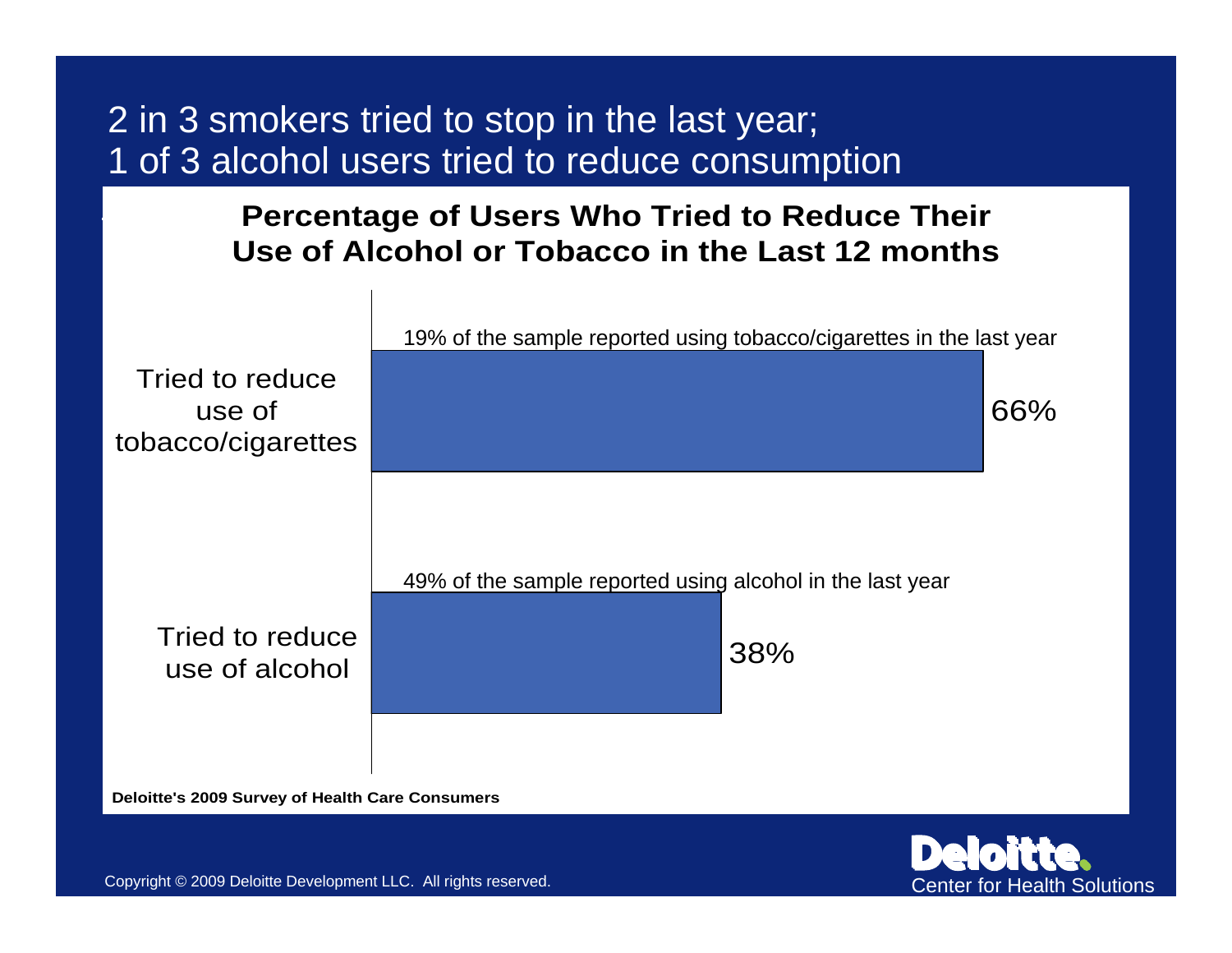## Consumers generally feel they are in good health; 1 in 8 rate their health as fair or poor



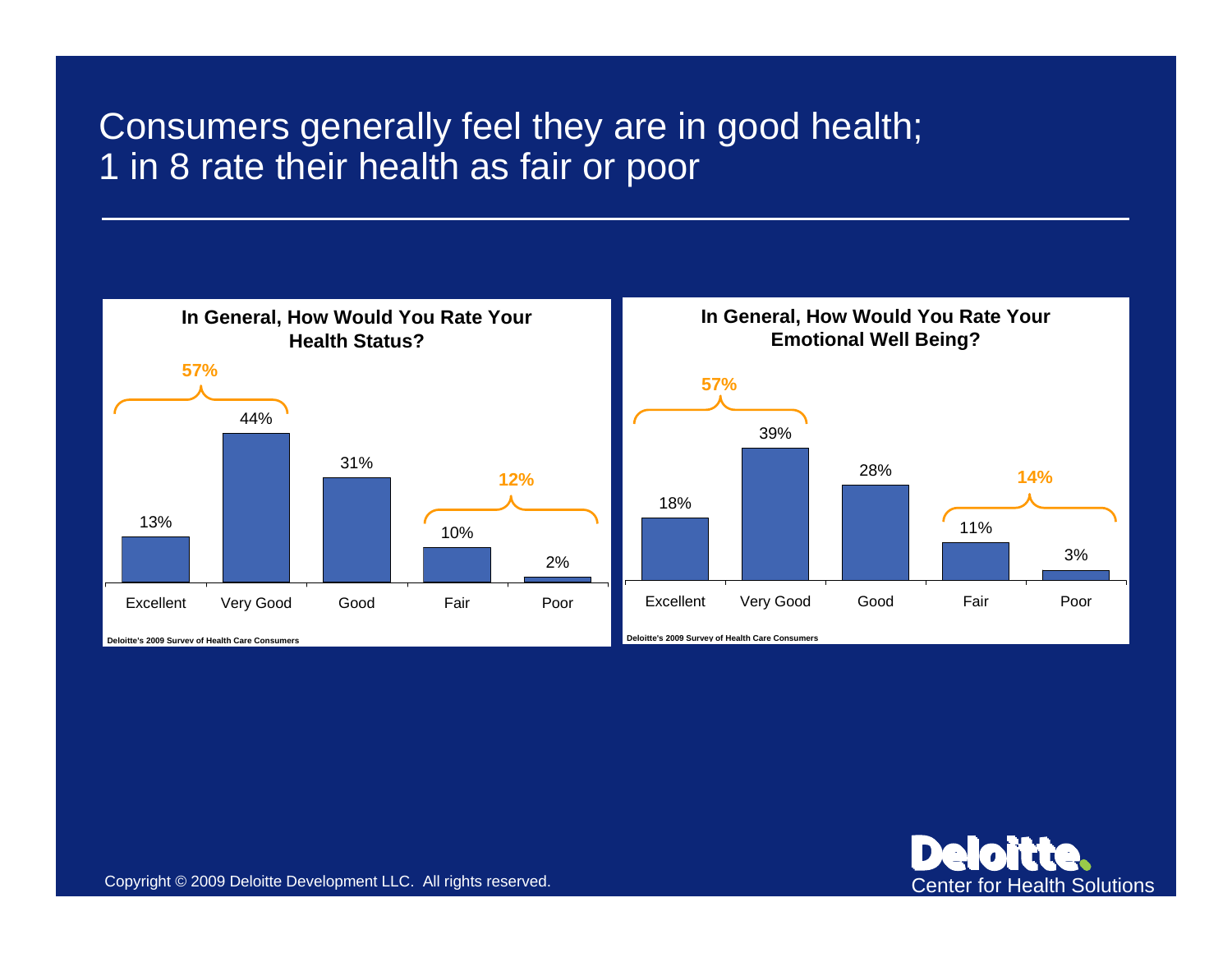# Consumers report more success in managing emotional wellbeing than physical well-being

#### **Percentage Who Currently Put Effort Into Improving or Maintaining Health and Well-Being**

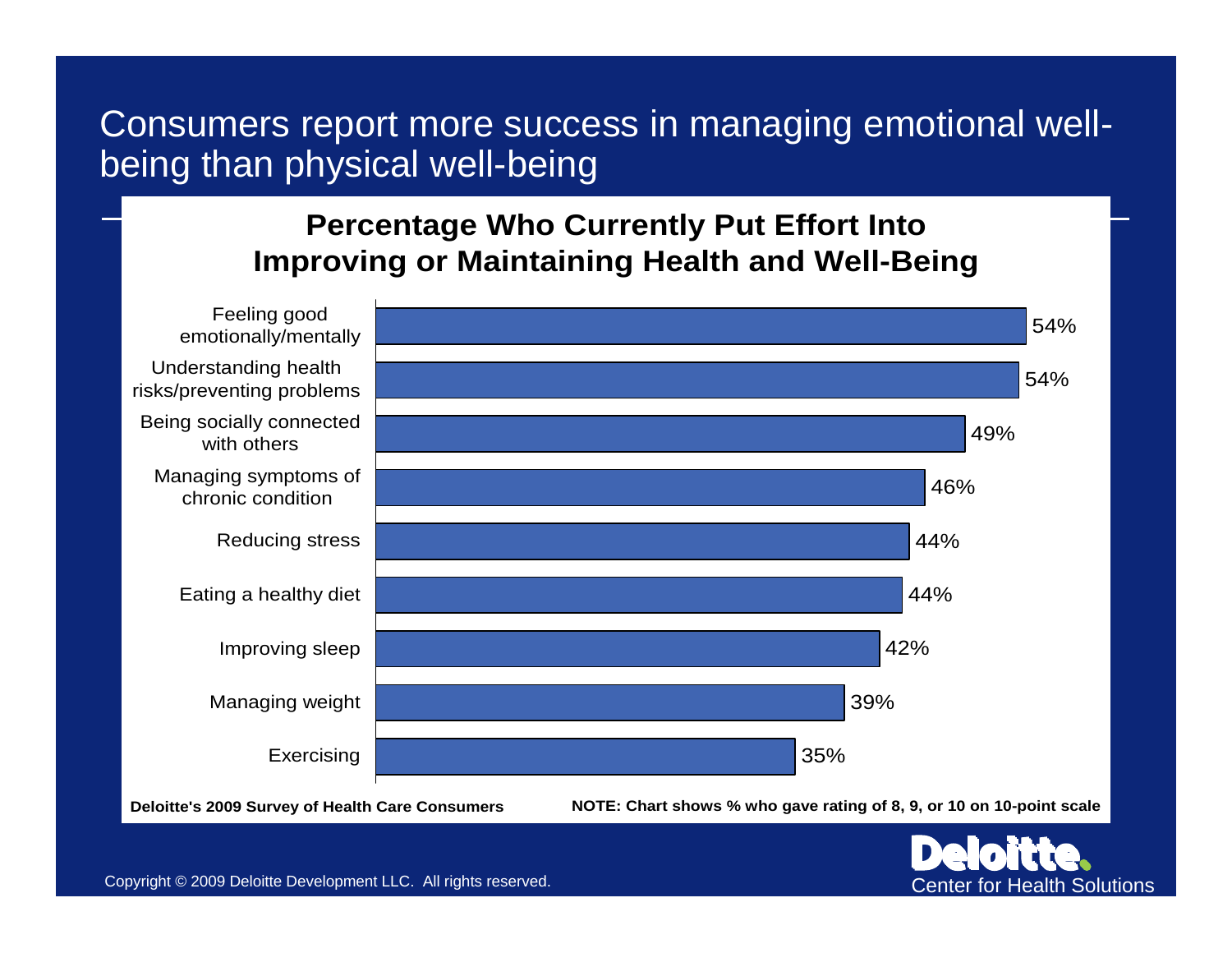# Almost half express interest in resources to assist in healthier living

#### **Interest in Tools & Programs To Support Health Assessment and Improvement**

Programs and tools to help you monitor and improve your health (e.g., classes, fitness memberships, online health diary, etc.)

Screening, genetic testing, and risk assessment tools that can help you develop a "healthy lifestyle roadmap" based on your risk profile

Online tools to help you assess, monitor, and manage your health (e.g., risk assessment questionnaire, health diary)

Personal health coach to help you create and stick to a personal health plan



**Deloitte's 2009 Survey of Health Care Consumers**

• Interest in these tools and programs is especially high among Medicaid enrollees

- Levels of interest among Gen Y, Gen X, Boomers, and Seniors are similar
- Consumers with one or more chronic conditions tend to be more interested in these services than consumers who have no chronic conditions

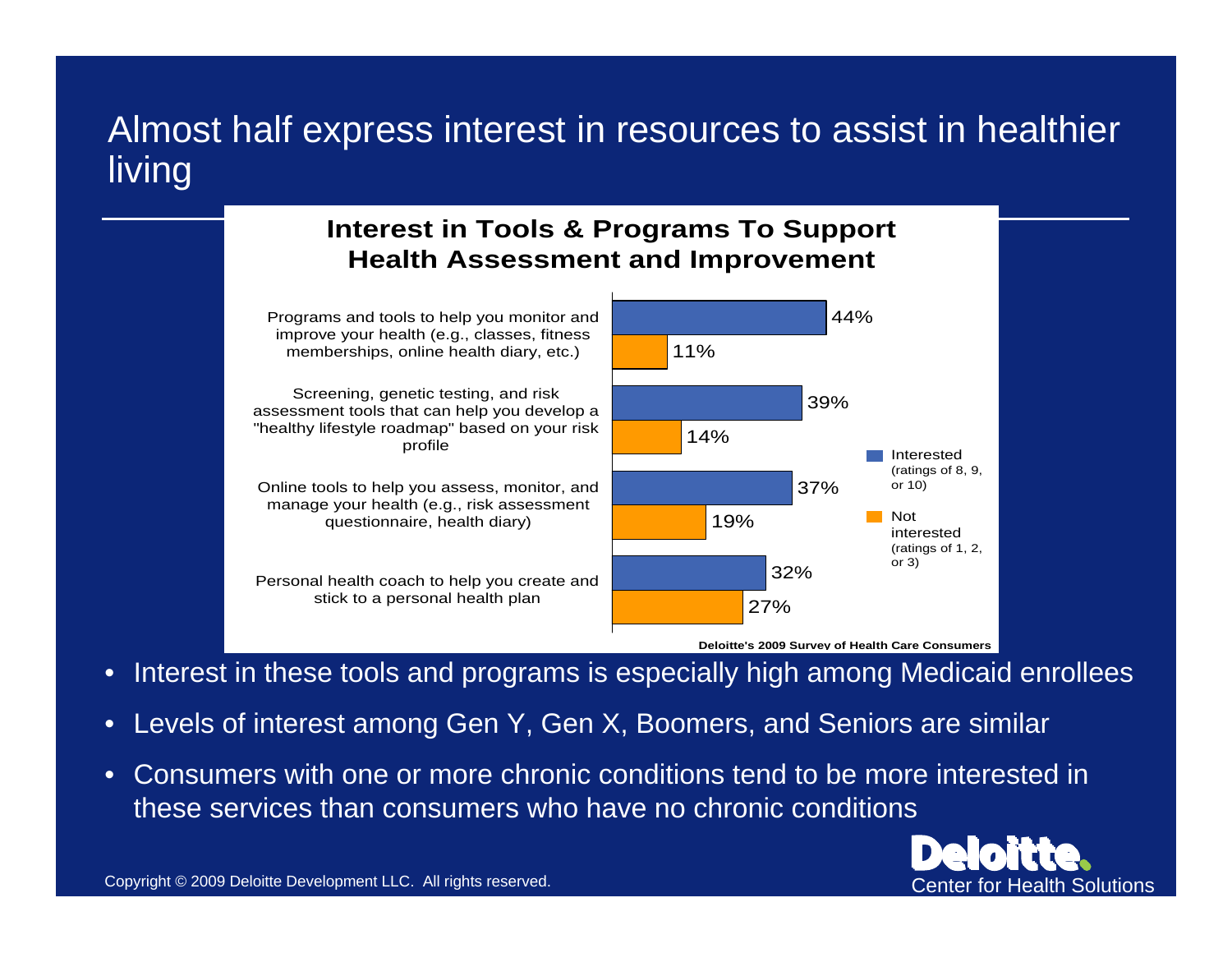# 7 in 10 of consumers with chronic conditions say they follow their treatment regimen



- Adherence increases with age: 48% of Gen Y, 60% of Gen X, 76% of Boomers, and 88% of Seniors report following their treatment regimen(s) closely
- Adherence is high among Medicare enrollees (85%), but low among uninsured (51%)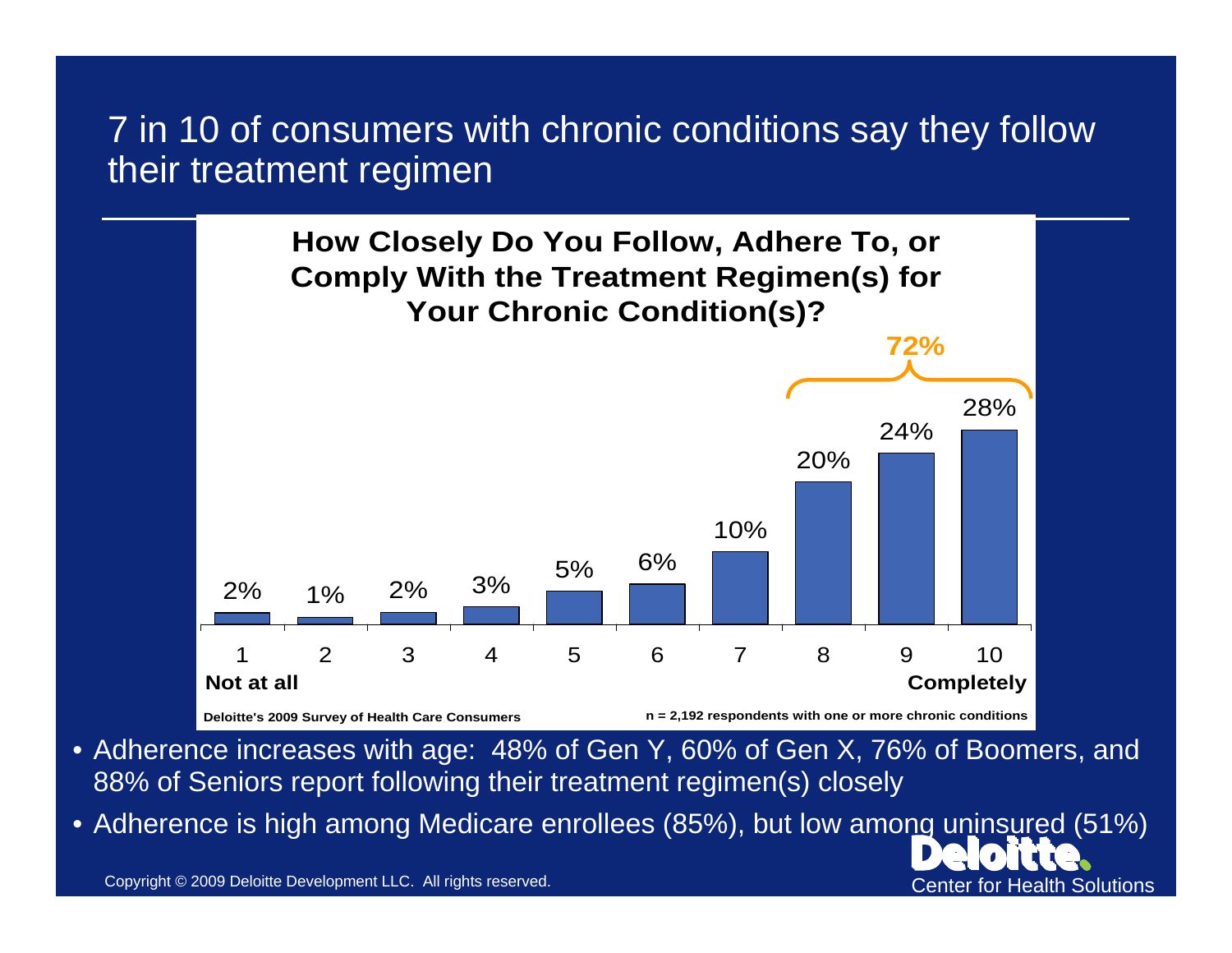# Consumers are willing to participate in chronic care management programs without financial incentives

**Do You Currently Participate in a Health / Disease Management Program? Yes, 32% No, 69% Deloitte's 2009 Survey of Health Care Consumers n = 2,192 respondents with one or more chronic conditions**

- Participation is higher among Medicaid enrollees (43%) and dual eligibles (49%), but very low among the uninsured (13%)
- Boomers and Seniors report higher participation rates (35% and 24%) than Gen Y and Gen X (26% each)

Copyright © 2009 Deloitte Development LLC. All rights reserved. Center for Health Solutions



**How Likely Would You Be To Agree to See a Nurse Practitioner or Doctor on a Regular Basis if It Entitled You to Reduced Insurance Costs or a Financial Reward?**

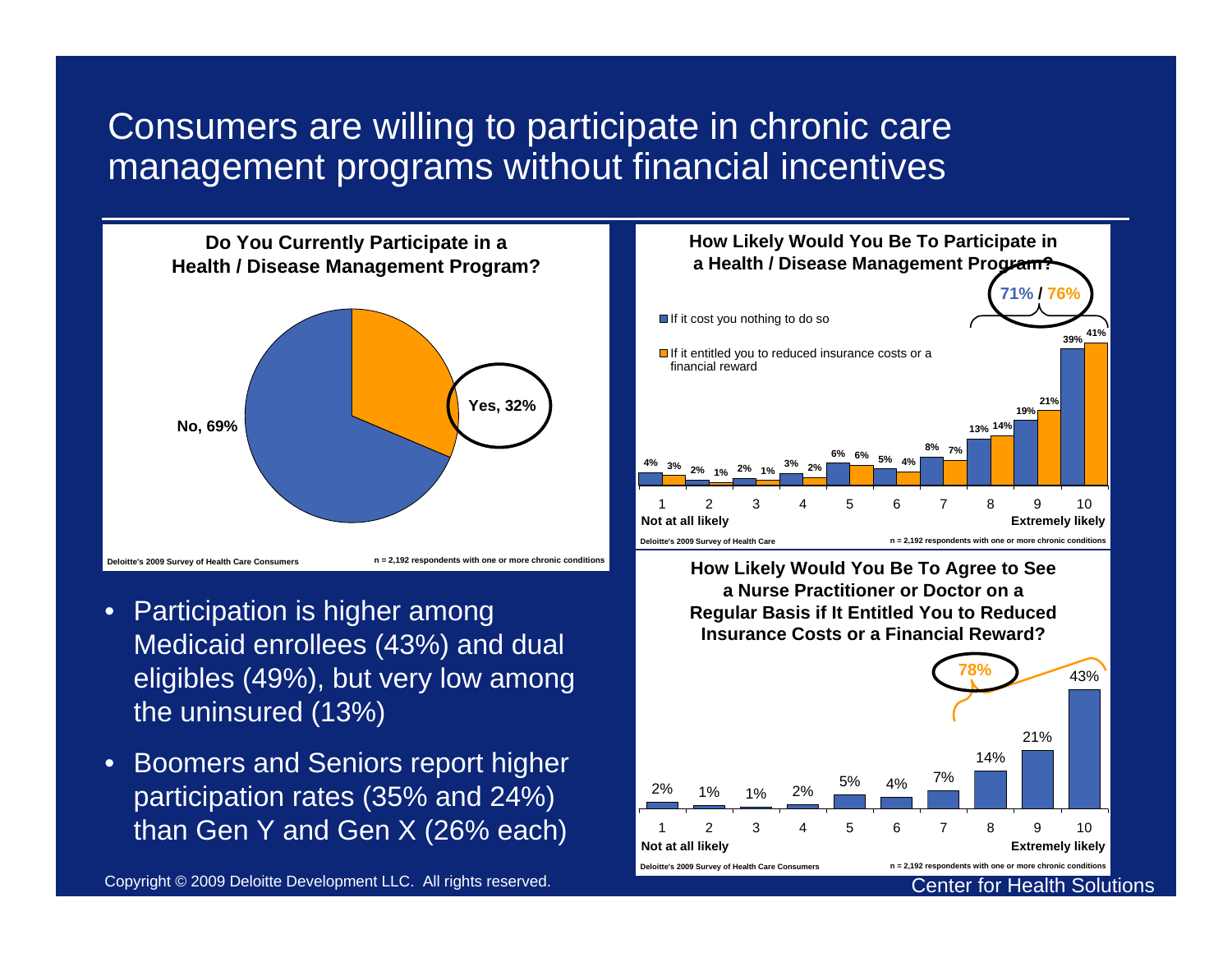3 of 5 say financial penalties would increase their adherence to their chronic treatment regimen

> **How Likely Would You Be To Comply With the Treatment Regimen Recommended by Your Doctor If You Would Be Required to Pay Higher Insurance Costs Otherwise?**

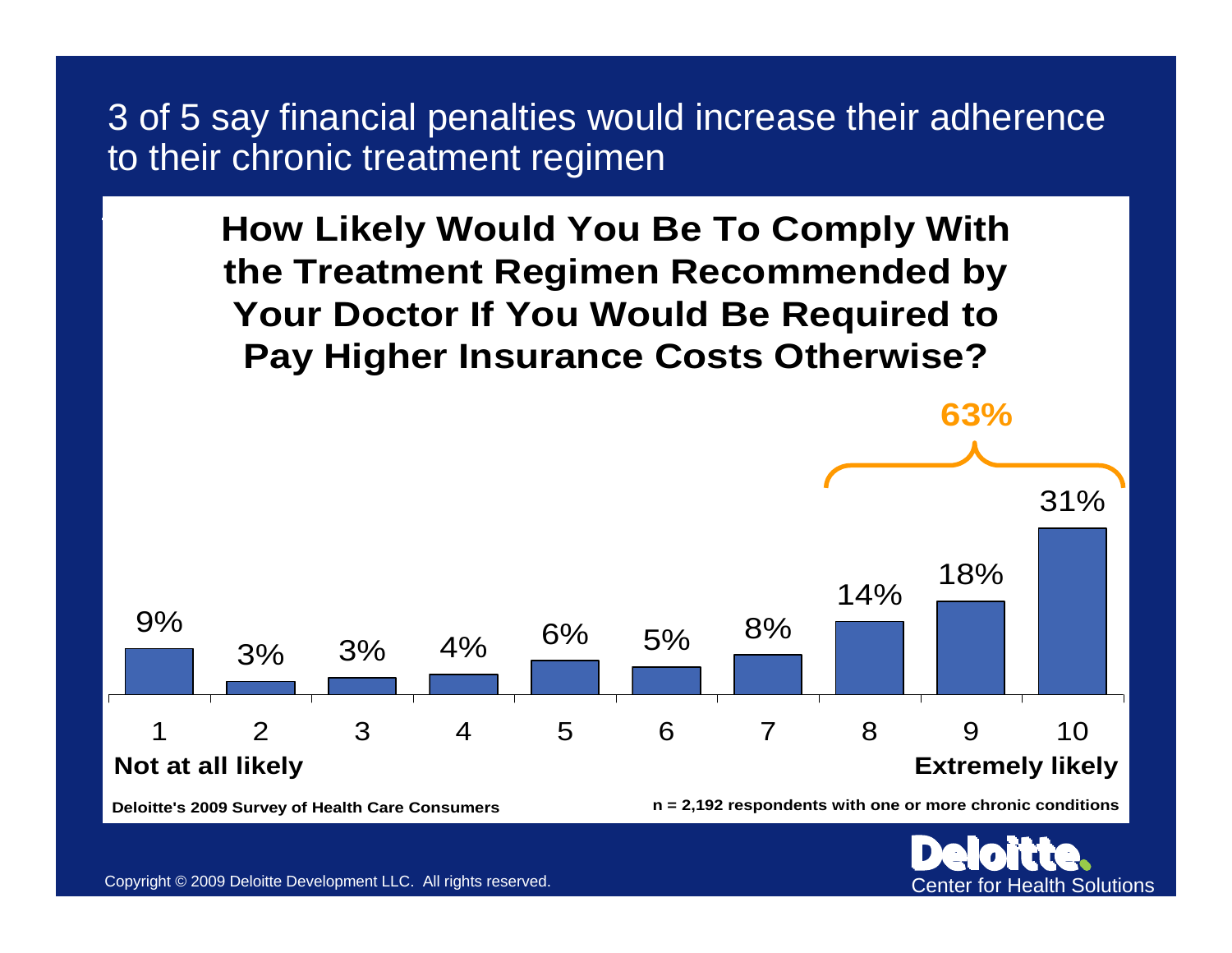Consumers want assistance in dealing with their health problems: coaching from their physician and nurses is optimal: only 1 of 5 sees value in support groups or alternative coordination roles



- Interest in these services and programs is especially high among Medicaid enrollees compared to the other insurance groups
- Consumers with one or more chronic conditions tend to be more interested in these services than consumers who have no chronic conditions

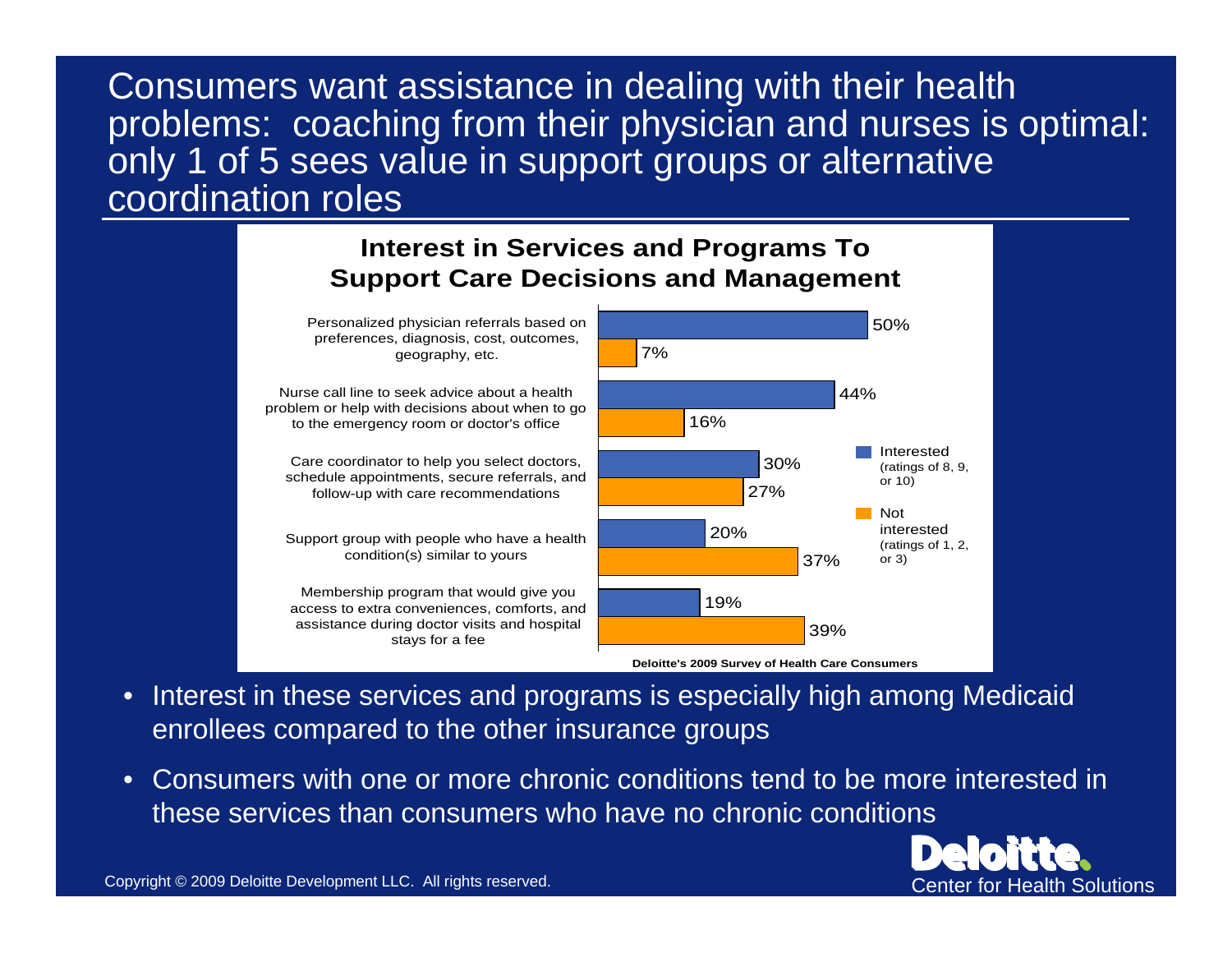# Key Themes: Consumerism in U.S. health care increasingly complex as behaviors, attitudes unmet needs vary widely

- 1. Health care is a consumer market. Costs, quality and service are important factors in purchasing, and satisfaction levels vary based on performance.
- 2. The market is not homogeneous: there are six unique segments– 3 segments (19%) are activists, 2 segments (53%) are traditionalists, and 28% are disinterested
- 3. Most consumers believe the U.S. health care system is complicated, expensive, wasteful, under-performing,
- 4. Health cost concerns are changing behaviors.
- 5. Consumers want holistic care and resources to pursue wellness and healthy living.
- 6. Consumers embrace innovations that enhance convenience & service (retail medicine, self-monitoring devices), control of their personal health information (personal health records), and insurance programs that are customized.

Source: *2008 and 2009 Surveys of Health Care Consumers,* Deloitte Center for Health Solutions.

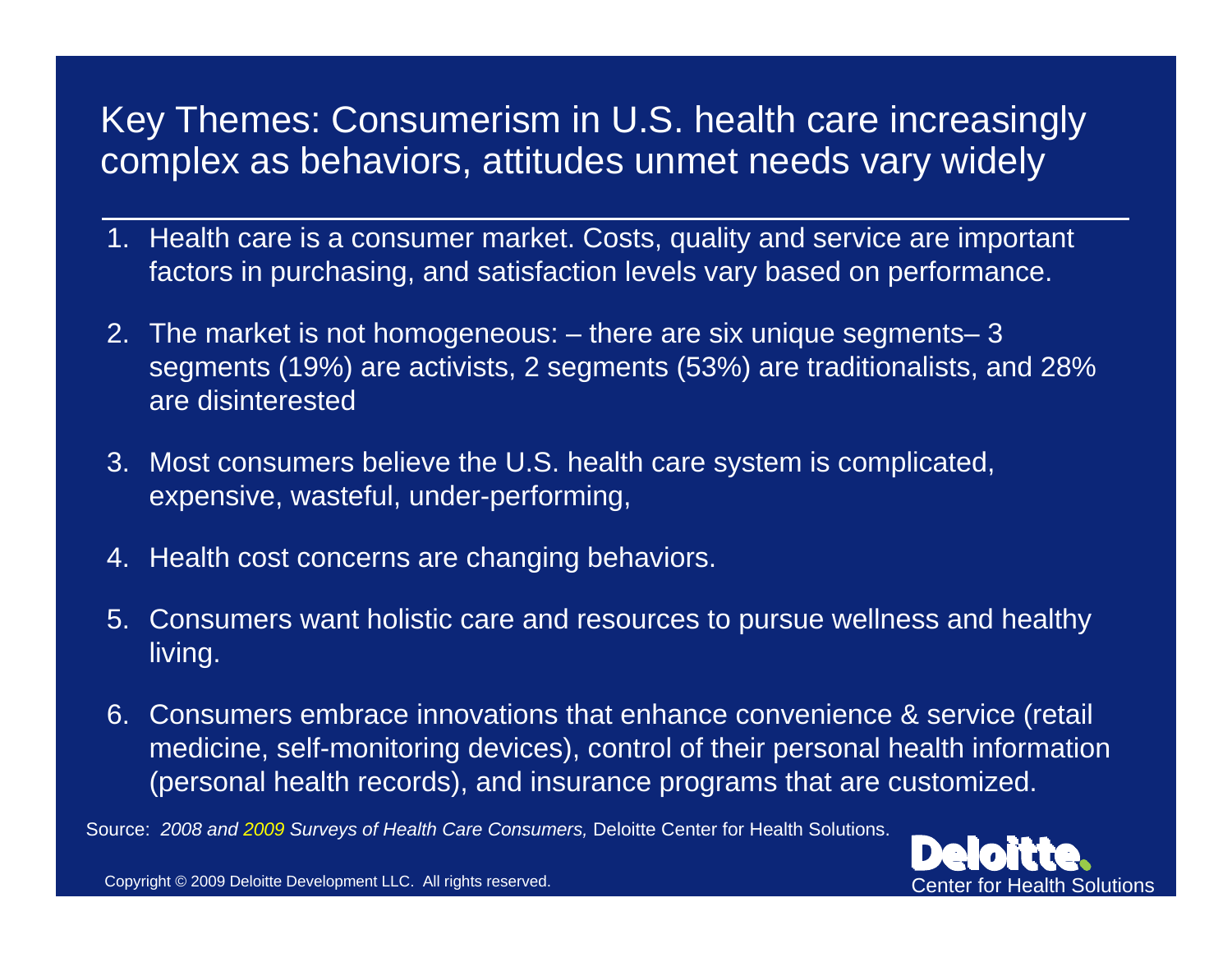### For more information, please contact:

Deloitte Center for Health Solutions555 12th Street NWWashington DC 20004 202-378-5278

Paul H. Keckley, Ph.D., Executive Director [pkeckley@deloitte.com](mailto:pkeckley@deloitte.com)

Laura Eselius, Ph.D., M.P.H. [leselius@deloitte.com](mailto:leselius@deloitte.com)

**And visit our website to subscribe to receive our studies at no cost:**<http://www.deloitte.com/CenterforHealthSolutions/subscribe>